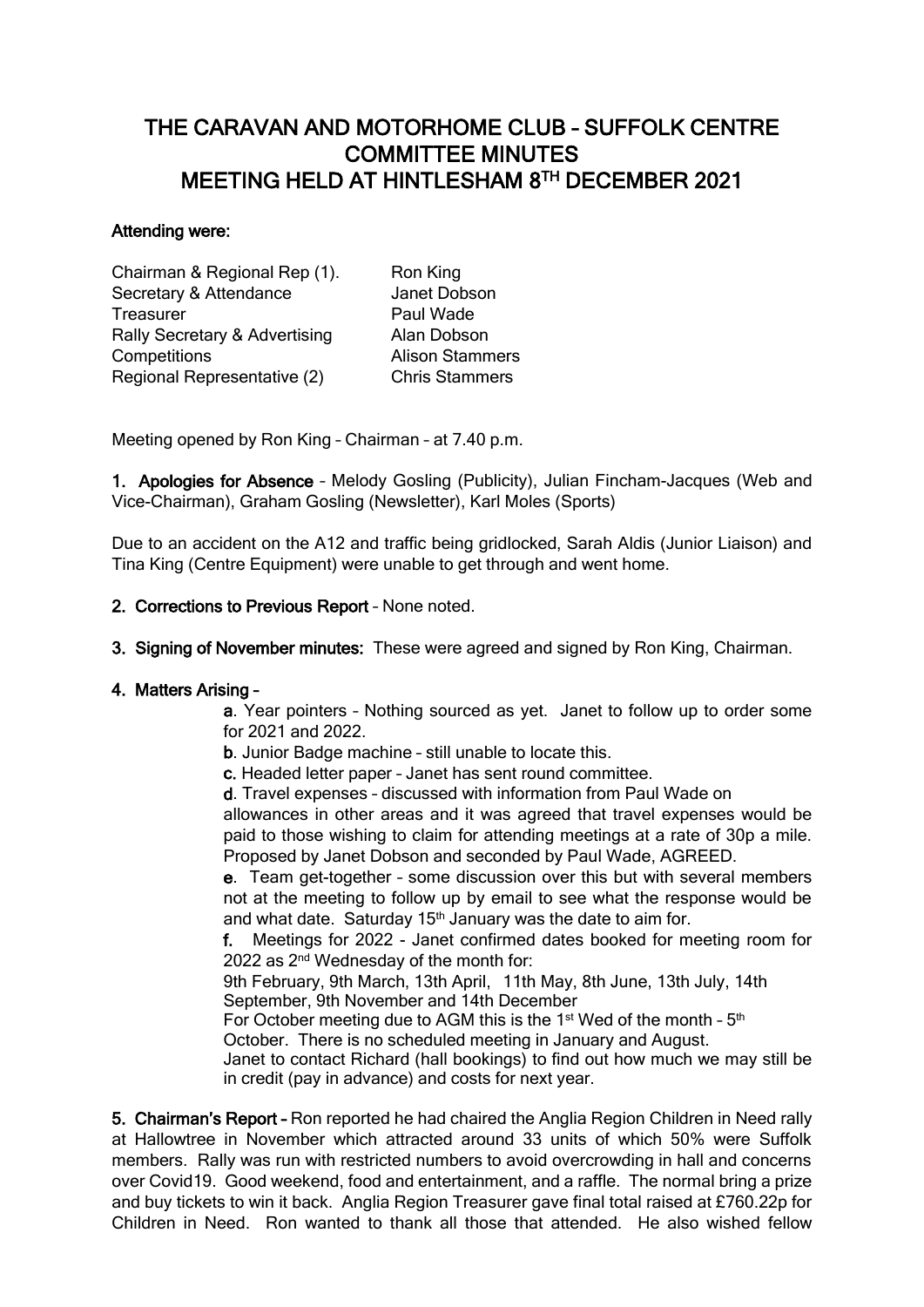committee and all members a Merry Christmas and a Happy New Year and looked forward to seeing members on rallies through 2022.

## 6. Vice Chairman's Report – No report.

### 7. Other Rally Reports – None.

### 8. Treasurers Report –

Karl Moles reported that he had made a payment as promised into the Centre funds recently for the agreed donation on sales he had made via the Centre in 2021. Paul Wade expressed his thanks and hoped that Karl would like to continue this for 2022.

Paul discussed the small amount of equipment for sale that the Centre still held and suggested that it be adjusted in the end year accounts which was agreed.

Someone to assist Paul with the non-Attendance fee requests was discussed and Alison Stammers agreed to take this on, working alongside Paul. Committee thanks to Alison.

Paul brought up about the Past Chairman metal badges and Past Chairman window plaques. It is understood the window plaque is being sourced but a blank had been drawn on obtaining further supplies of the metal badges. Prices given are extremely expensive, that is if you get a response from the company, which may be down to various circumstances.

It was also discussed about looking for someone to shadow Paul as Treasurer over the coming months, looking forward to the AGM in 2022, so we don't find ourselves in a difficult position once again. There has been some interest so this to be held over to the next Agenda.

#### Funds at 30<sup>th</sup> November 2021:

| <b>Bank Account</b>        | 7,691.00  |
|----------------------------|-----------|
| <b>Deposited with CAMC</b> | 3,000.00  |
| <b>Inventory for Sale</b>  | 311.75    |
| Prepayments                | 69.00     |
| <b>VAT Owed</b>            | $-48.28$  |
| <b>Rally Deposits held</b> | 3,870.00  |
| <b>Charity Fund</b>        | 0.00      |
| <b>Cash with Treasurer</b> | 20.54     |
| <b>Creditors</b>           | $-176.60$ |
| <b>TOTAL</b>               | 6,997.41  |

## FUND BALANCES

| <b>Junior Crew</b>  | 513.40 |
|---------------------|--------|
| <b>Special Fund</b> | 814.59 |

#### 9. Secretary Report

9.1. Membership - Janet reported that membership as at Friday 3<sup>rd</sup> December was 1,469 and members from October renewal that went void totalled 40 and members still to renew for November is 24. December to renew is 109.

#### 9.2. Correspondence as received:

a. Email from Club 1<sup>st</sup> December - ClubFest 2022 has now sold out so there will not be an advertisement for inclusion in any handbooks.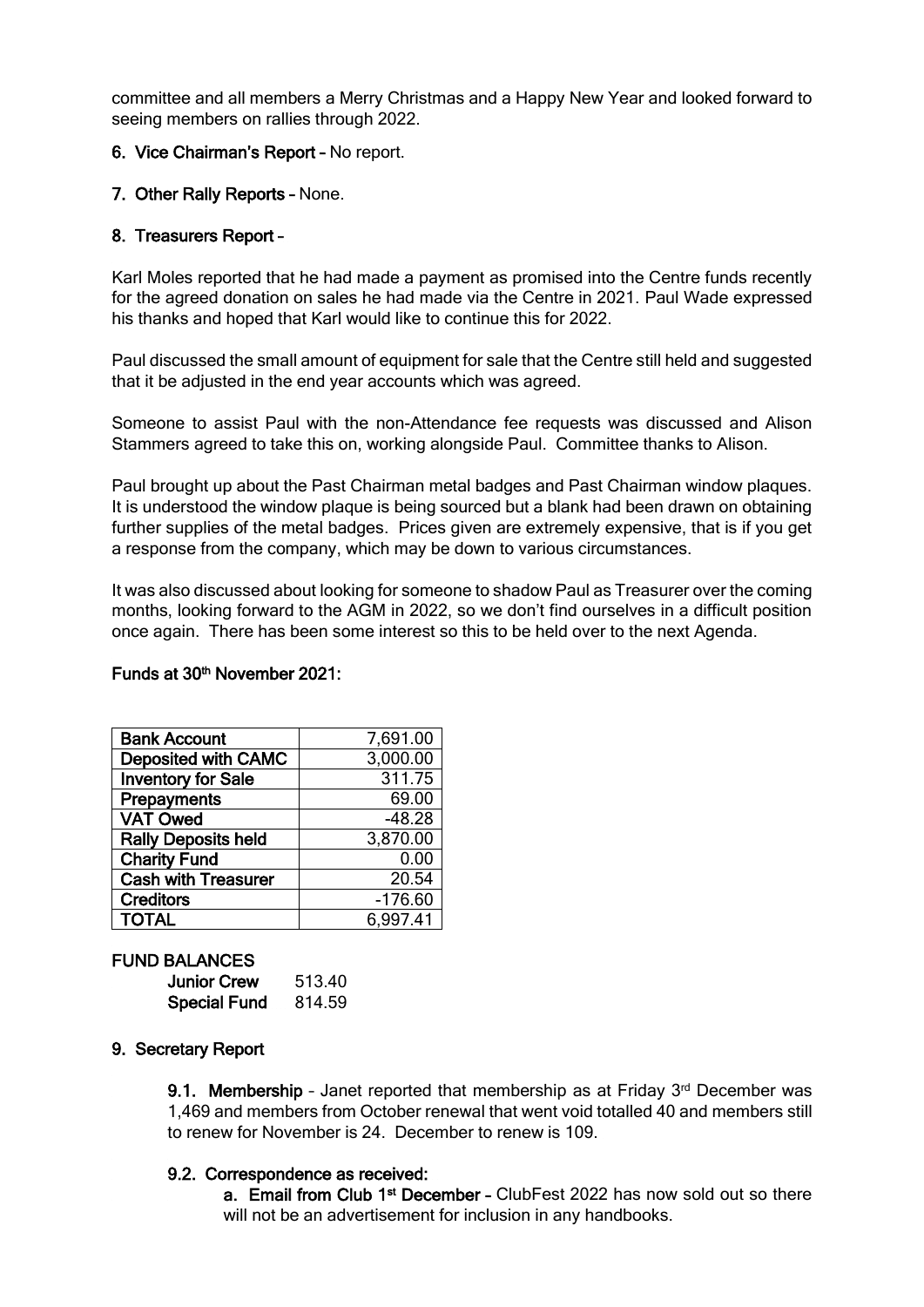**b. Email from Club 1<sup>st</sup> December -** Advising that East Hampshire Centre and South West Scotland Centre have both officially gone into hibernation. Details given of who to approach if rallies in those areas. Anything for North Wales area can be overseen by South Wales Centre.

# 9.3. Other –

 a. Handbooks. Starting to prepare for sending out. Club has sent out labels and Janet has matched outstanding plaques to books where possible, to post out rest. Janet has received £350 towards anticipated postage. This will depend on December renewals for any extra request. Looking at the list there are approximately 225 books to post out – agreed with Alan to order 325 to allow for advertiser's copies, committee copies, extra for rally field and possible new members with no email address.

b. Alias Email addresses – Couple more still to come in.

9.4. Attendance – A few lists still outstanding from a couple of invitation rallies.

# 10. Rally Secretary Report

 10.1. 2022 Handbooks. Draft PDF has been sent round committee; approval given to go for printing. Alan has recently been advised that the Burns Rally 2022 has been cancelled, printers were able to overwrite the entry details at this late stage. Have ordered 325 copies.

10.2. Printers. Alan wanted Flyerpress Printers to be given thanks for their help in the last couple of weeks, Printing is underway, no idea of collection date as yet.

 10.3. Rally Marshal Packs. The 3 first rallies of the year have been sent the Risk Assessment Form. Alan waiting now for the Treasurers information/account forms. Equipment list done and received.

10.4. Programme for 2023. Draft copy of dates has been put together.

Alan wanted to minute his thanks to Kim Berry for once again acting as a proof reader for the book.

Debenham Rally. Following last months decision on the rally entry for 2022, further correspondence had been received and the Club had been involved by the member concerned, and subsequently by the committee for further advice. Following the further information being read out it was agreed that there was no change to our previous decision which stands. The matter is now deemed closed.

11. Publicity - There was no report from Melody but Ron brought up that he had reason to visit Farnham Leisure and found there was none of our leaflets on display. Is it time this leaflet was updated and re-printed for 2022?

12. Rally Equipment – Tina was unable to get to the meeting but Ron said the equipment rota list had been done and sent to Alan for the Rally Marshal packs and that a memory stick had been purchased to put all the Centre equipment information on.

Due to not being a full committee, discussion was held over on the storage shed.

13. Competitions – Alison reported that she will look at getting things underway in the New Year.

14. Junior Liaison - Sarah was unable to get to the meeting but we need to locate the Junior Craft Box, believed lent to the marshals of the Thorpeness rally, to get back in to go to Sarah. This can then be looked at for stock for the future rallies.